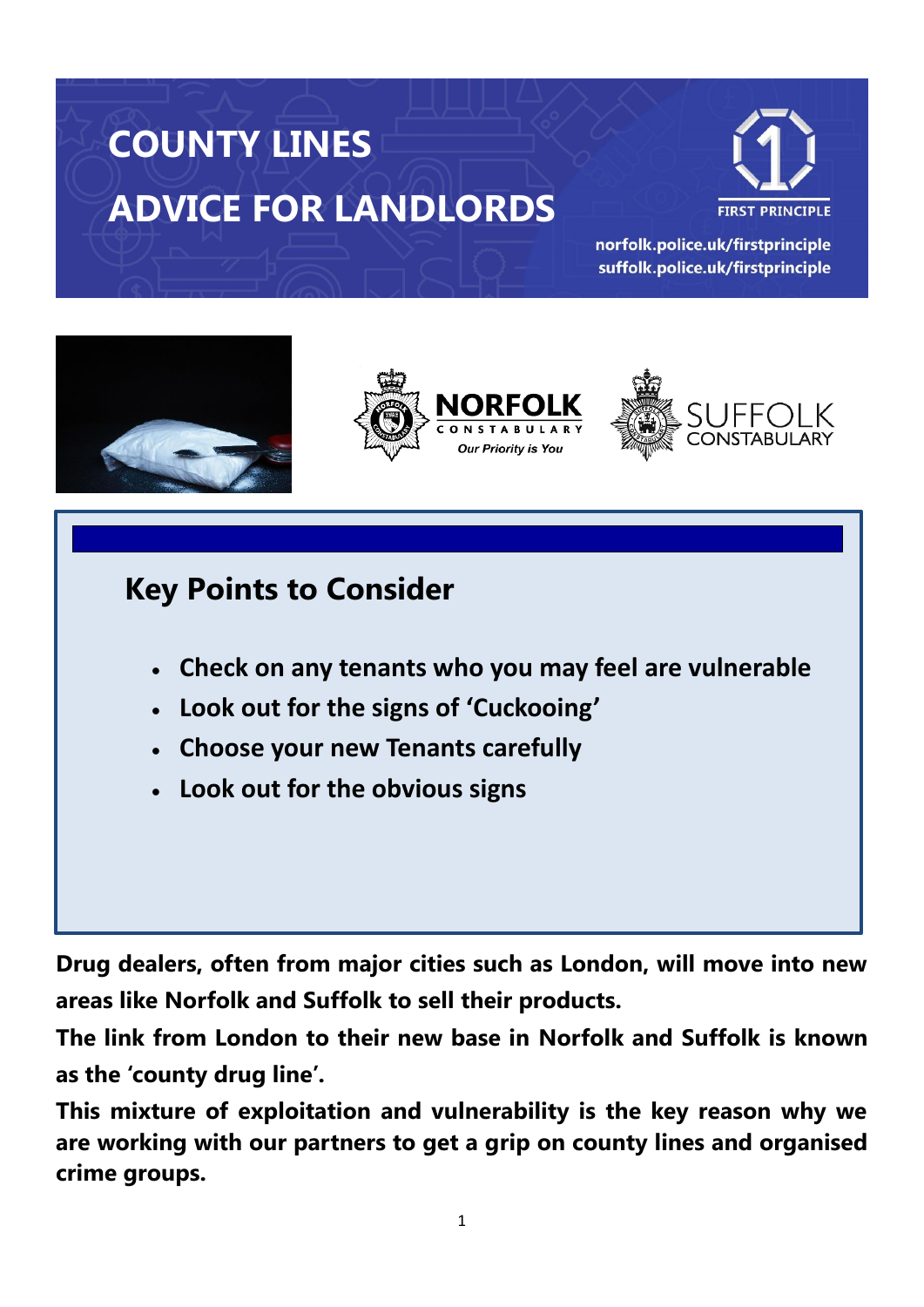#### **Cuckooing**

Dealers take advantage of and exploit vulnerable housing tenants, taking over their home and using it as a base for their criminal operation. This is known as **'***cuckooing'*.

These gangs are often violent and extremely intimidating. Not only do they exploit vulnerable people for their base, but they also target children and recruit them into their criminal network. We know of children not even in their teens yet who have been targeted by older dealers to start dealing drugs.

These organised crime groups can often have links to other forms of exploitation such as human trafficking, modern slavery and child sexual exploitation.

While the county lines model is associated with major cities, we now know of gangs in Norfolk and Suffolk that have adopted this tactic, going to areas such as Berkshire, Norfolk and Bedfordshire and establishing their own supply lines.

#### **How can you help?**

As a landlord you can contribute by being additional eyes and ears across the county and help us respond to the threats faced by children and vulnerable people and protect them from exploitation.

We can't stress enough the contribution you can make to helping us deal with this problem.

#### **Existing Tenancies**

The signs of someone being cuckooed may not be obvious. It could be that you receive reports from neighbours that your tenant hasn't been seen for a long time, or you may get reports that there are more and more people coming and going than before.

If you visit your properties regularly look out for other signs.

It may be that you have tenants who have drug related problems. These people are particularly at risk as they may be offered free drugs in exchange for their premises.

You may be prevented from inspecting your property even with reasonable notice.

The property could have become very messy, or it may even be that there are lots more takeaway boxes around than you would expect.

If you are able to enter the property, look out for:

- Lots of phones, particularly the older, cheaper handsets
- Expensive luxury items i.e. clothes, trainers, jewellery
- Items associated with drug dealing, such as bags, cling film, rubber bands, digital scales, Vaseline and baby wipes.
- There may also be large sums of cash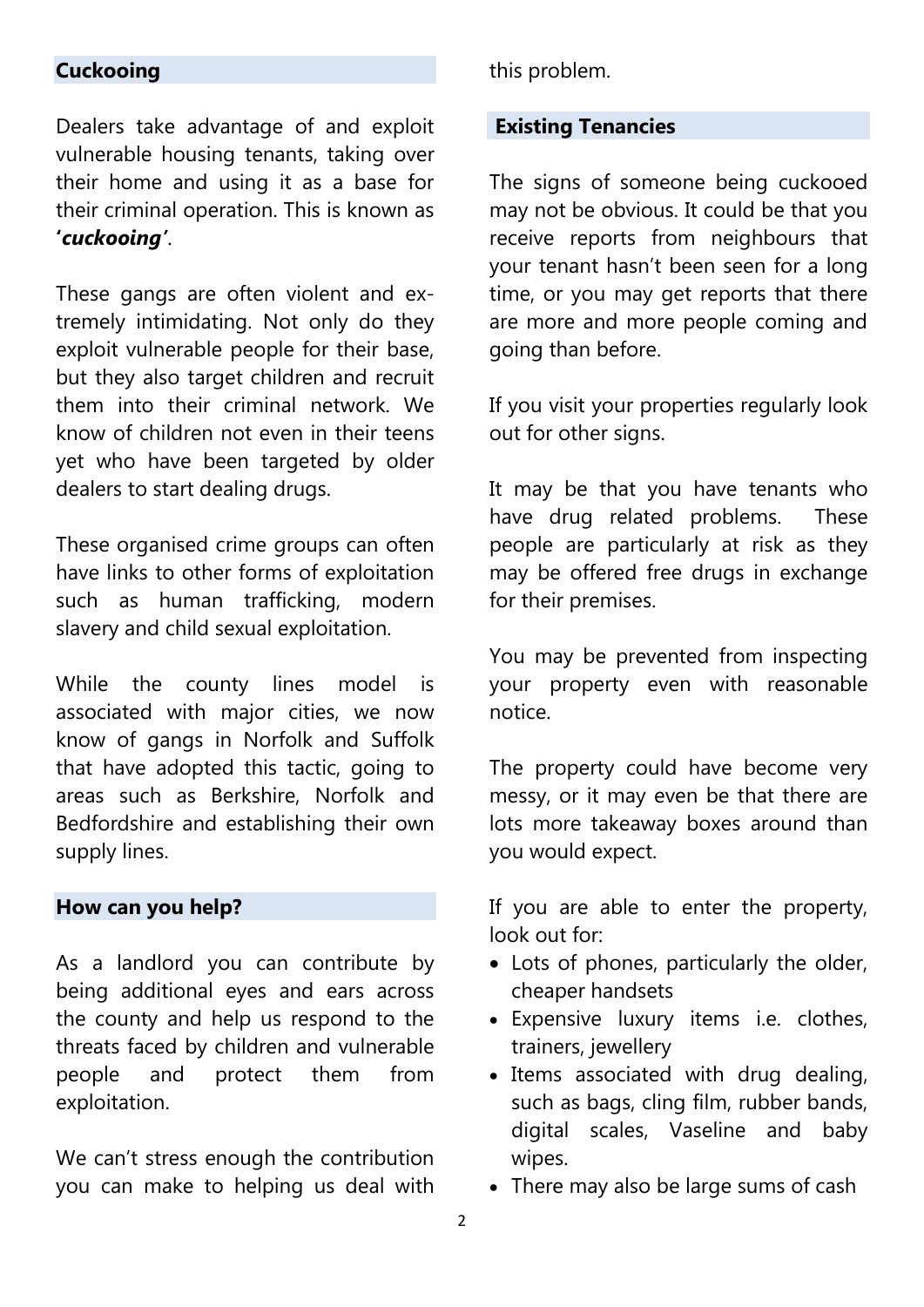It is also worth listening to the language used; Slang words such as:

*G-pack, traphouse, bando, nittys boodge*

All are part of a county lines dealer's vocabulary.

If you are suspicious, speak to neighbours and ask them if they have any concerns about your tenants.

#### **Agreeing New Tenancies**

Be vigilant when agreeing new tenancies and keep an eye out for the following typical signs:

# **County line drug gangs may:**

- Offer to pay rent for a long period (e.g. 6 months) upfront in cash
- Appear affluent but want to rent an inexpensive property
- Be unable to provide landlord or employment references
- Prefer to pay rent in cash without good justification

If you experience any of these signs, we want to know. It may be innocent but we still want to know.

#### **Report It**

We would urge all landlords to report their suspicions to us.

You should be aware that if your premises are being used in connection with controlled drugs you could be committing an offence under section 8 of the Misuse of Drugs Act 1971 which states:

*A person commits an offence if, being the occupier or concerned in the management of any premises, he knowingly permits or suffers any of the following activities to take place on those premises, that is to say;*

- *[producing](https://docmanager.pnld.co.uk/content/D2127.htm) or attempting to produce a [controlled drug](https://docmanager.pnld.co.uk/content/D2101.htm) in contravention of [Section 4\(1\)](https://docmanager.pnld.co.uk/content/D2103.htm) of this Act;*
- *[supplying](https://docmanager.pnld.co.uk/content/D2127.htm) or attempting to supply a controlled drug to another in contravention of section 4(1) of this Act, or offering to supply a controlled drug to another in contravention of section 4(1);*
- *preparing opium for smoking;*
- *smoking cannabis, cannabis resin or prepared opium.*

You can visit our online reporting centre or call us on 101, quoting Operation Nola. Always call 999 in an emergency.

However, if you would rather not report this information to police, then Crimestoppers can accept information anonymously. You can call them on 0800 555 111 or visit their website.